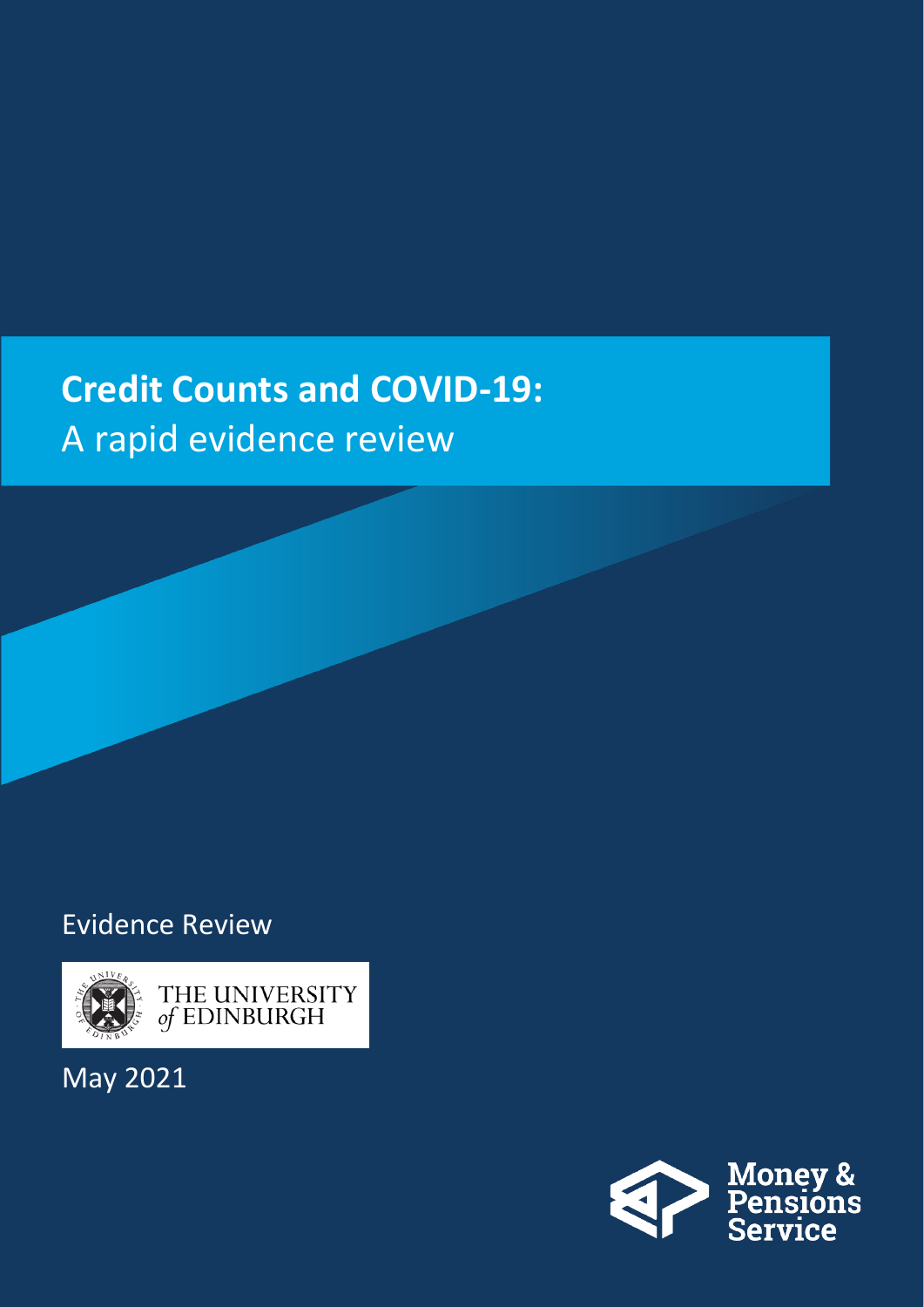# **Executive Summary**

## **Credit Counts: the impact of COVID-19 on this Agenda for Change**

## **Impact on credit**

- $\blacksquare$  Whilst the overall use of consumer credit has fallen during the pandemic, this headline hides a more complex situation.
- $\blacksquare$  Most of those classified as financially vulnerable show a decreased ability to repay their debts once the pandemic is over.
- $\blacksquare$  Households who are struggling to pay their bills have had to use credit to make ends meet more during the pandemic than before.
- There was an overall decline in credit card and affordable credit borrowing but an increase in the use of Buy Now Pay Later. This masks an increased use of credit by low income households and a high debt repayment rate for professionals that have been able to keep working and retain their income.
- ◼ 6.6 million (13%) UK adults needed to use credit or borrow money more than usual in July 2020, with an increase to 8.8 million (17.4%) by December  $2020<sup>1</sup>$ .

## **Impacts on particular groups**

- Disabled people are more likely to borrow using credit cards or overdrafts to pay for essentials.
- Ethnic minorities are more likely to be experiencing rising debt levels.
- Parents are more likely to use credit for essentials during the pandemic.
- Social and private renters are more likely to fall behind on housing costs and bills and have to turn to borrowing, and the former are more affected than the latter. The number of renters claiming benefits has increased, but benefits are not always enough to cover rent.
- Young people are more likely to rely on informal borrowing and are increasingly claiming Universal Credit.
- Universal Credit claimants are under great financial pressure, despite the increase of £20 to Universal Credit payments which has now been extended until September 2021.
- Low-income households are more likely to borrow to cover their everyday living expenses than before the pandemic.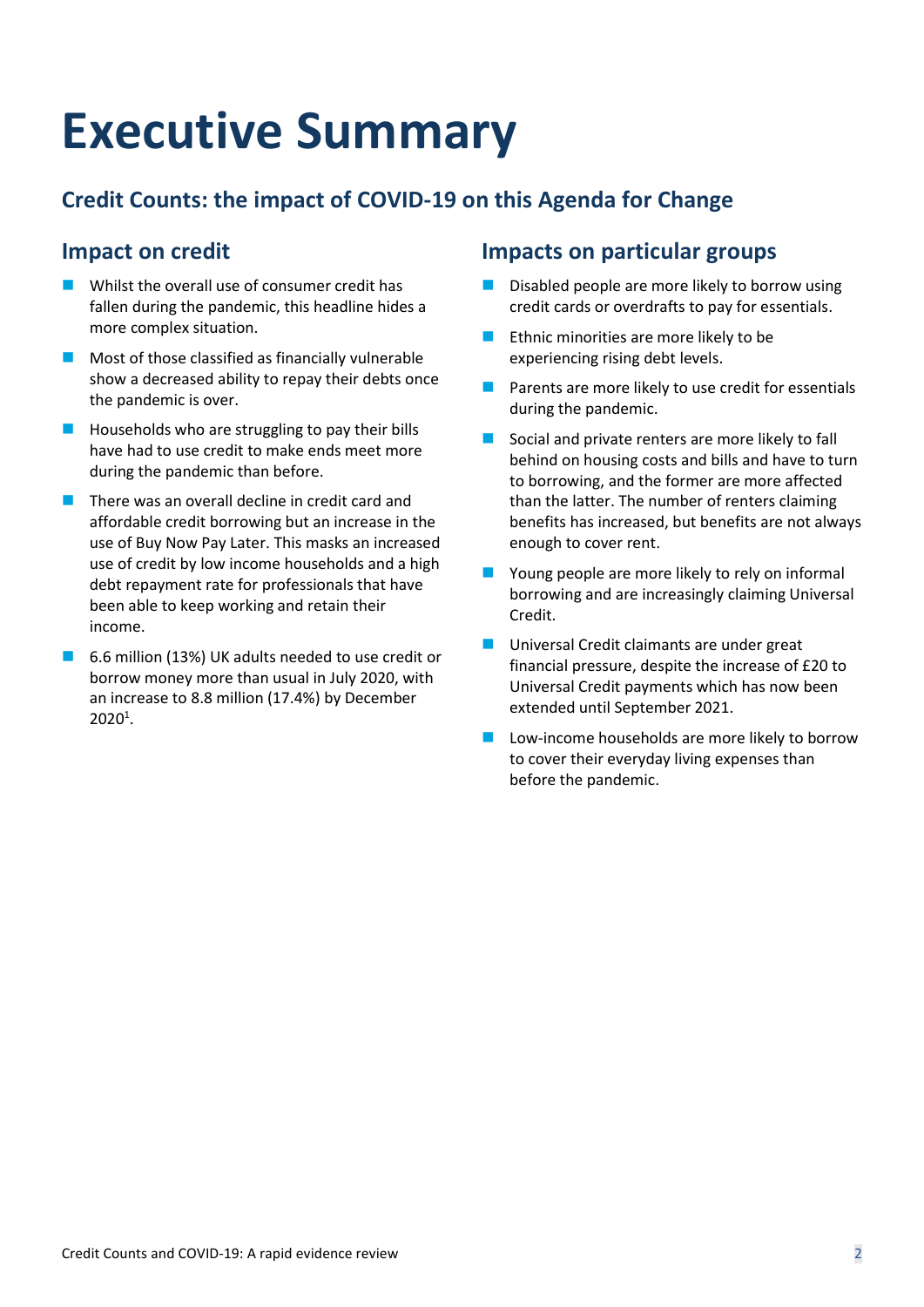# **Introduction**

#### **About this report**

This review was written by Dr Raffaella Calabrese, Yujia Chen and Dr Lynne Robertson-Rose of the University of Edinburgh.

This briefing provides a summary of external evidence (published from 1 July 2020 - 14 February 2021) on the economic impacts of COVID-19 and how these may affect UK credit use.

#### **Background**

In 2018 MaPS $<sup>2</sup>$  estimated that nine million adults</sup> (around 17% of the adult population), borrowed money, or used a credit card or overdraft for everyday essentials such buying food or paying their bills, because they had run out of money.

To address this problem, in early 2020, MaPS identified 'Credit Counts' as one of the five Agendas for Change in its UK Strategy for Financial Wellbeing 2020-2030<sup>3</sup>. The ambitious goal of Credit Counts is to decrease the number of UK adults that borrow money for everyday essentials to seven million by 2010.

#### **Research approach**

We directed the search to primary and secondary research from government and organisations known to publish research on savings and the use of credit. We considered a wider range of evidence than in traditional literature reviews, recognising evidence from a range of sources, including organisational sources, practitioners and stakeholders. In this, we included grey literature from financial companies and the financial press.

#### **Acknowledgements**

We would like to thank Helen Pitman and Nick Watkins of MaPS for their invaluable insights and assistance on this review.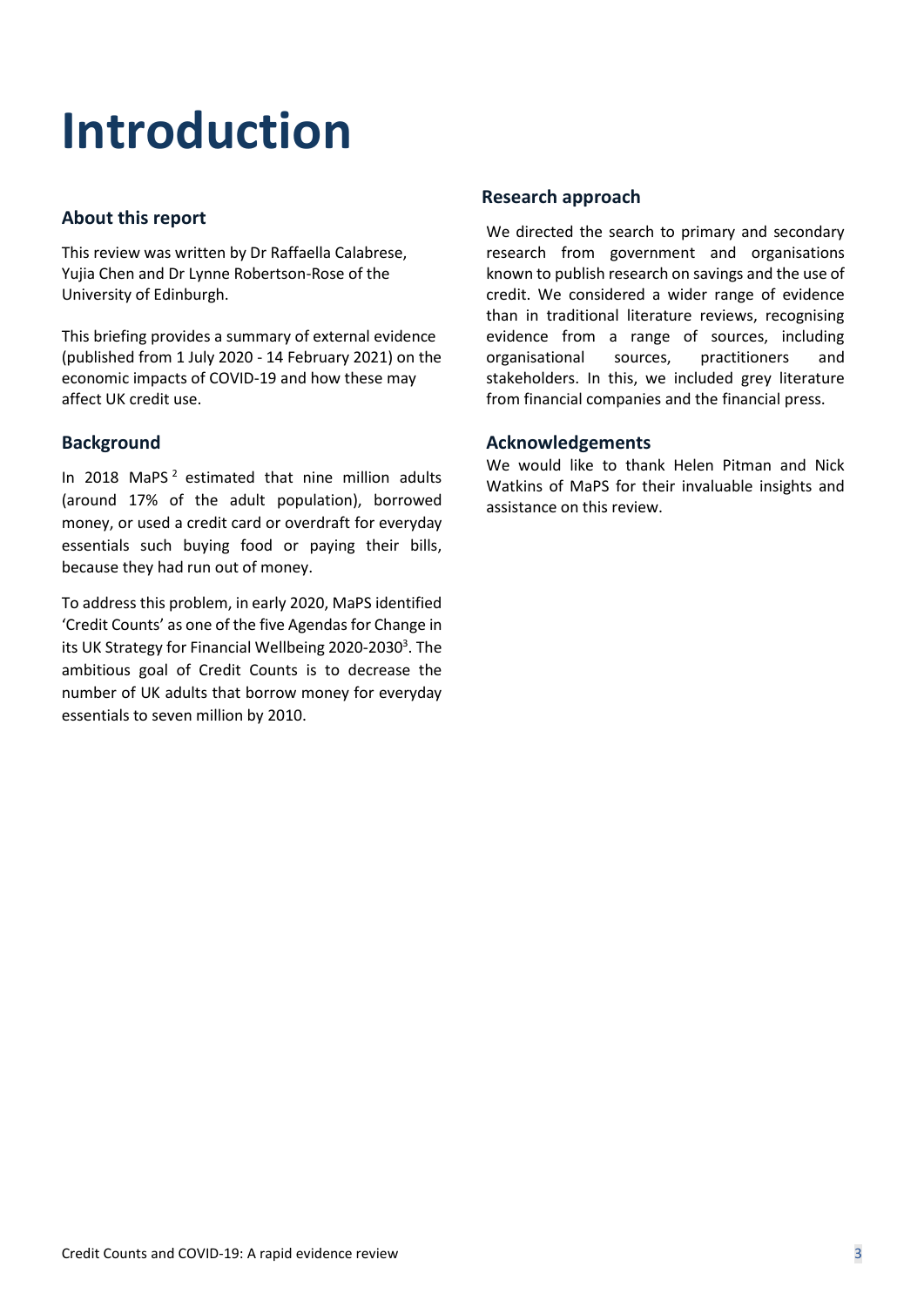## **The wider context**

### **The use of consumer credit has fallen overall during the pandemic**

- $\blacksquare$  Because of the lockdown restrictions across the UK, there has been a reduction in consumer spending during the pandemic. Spending fell initially by a quarter at the beginning of the pandemic. From June, when non-essential retail reopened, spending was at 90% of the 2019  $levels<sup>4</sup>$ .
- This expenditure behaviour explains the findings provided by the Bank of England<sup>5</sup> that consumer credit use was lower than the previous year until June 2020 but returned to the pre-COVID level in July and August 2020. Since September, credit use again decreased sharply and remained lower than pre-COVID levels until the latest published data for November 2020.
- $\blacksquare$  Lloyds Bank<sup>6</sup> found that, during the pandemic, people also borrowed less from friends and family across all the nations in the UK. Those in Wales were the least likely to borrow money from friends and family (5%), and the South West and North West in England showed the highest figure (15%).

### **The overall reduction in credit masks a decreased ability to repay debts amongst the financially vulnerable**

- $\blacksquare$  Some households are increasingly falling behind on their bills and loans.
- $\blacksquare$  The Institute for Public Policy Research (IPPR)<sup>7</sup> identified that one in ten households were behind on their bills prior to the pandemic, and this figure increased to one in seven during the crisis.
- Citizens Advice<sup>8</sup> found that by July 2020 one in nine UK adults, the equivalent of six million people, reported falling behind on households bills because of COVID-19. This number increased to 7.3 million in November<sup>9</sup>. The top two largest sources of arrears were rent and council tax. These numbers represent an increase compared to the three million people that fell behind on paying their bills across Great Britain in 2017, estimated by StepChange<sup>10</sup>, and although these figures may not be measured in exactly the same way they do give an indication of the scale of the change.
- Monthly surveys from TransUnion in late 2020<sup>11</sup> showed that overall, around two-thirds of consumers are concerned about their ability to pay current bills and loans. The percentages are in line with findings from StepChange<sup>12</sup> where 67% of their new customers showed a reduced ability to repay their debts compared to before the pandemic.

### **Some households, especially those struggling to pay their bills, have to borrow money or use credit to make ends meet**

- Citizens Advice<sup>13</sup> found that among those falling behind on their bills, 27% have borrowed from friends and family to make ends meet, and 20% have gone to a commercial lender. Lloyds Bank $^{14}$ estimated that borrowing from friends and family decreased by 29% between March 2019 and March 2020, and then by a further 40% during lockdown. The main reason for borrowing from loved ones during the pandemic was to consolidate other debts.
- $\blacksquare$  TransUnion<sup>15</sup> found that besides using savings, people borrowed from a friend or family (27%) to pay their current bills or loans. Using credit cards, or transferring balances to new credit cards, to keep bills constant during the pandemic, while taking out personal loans, has increased by 4%.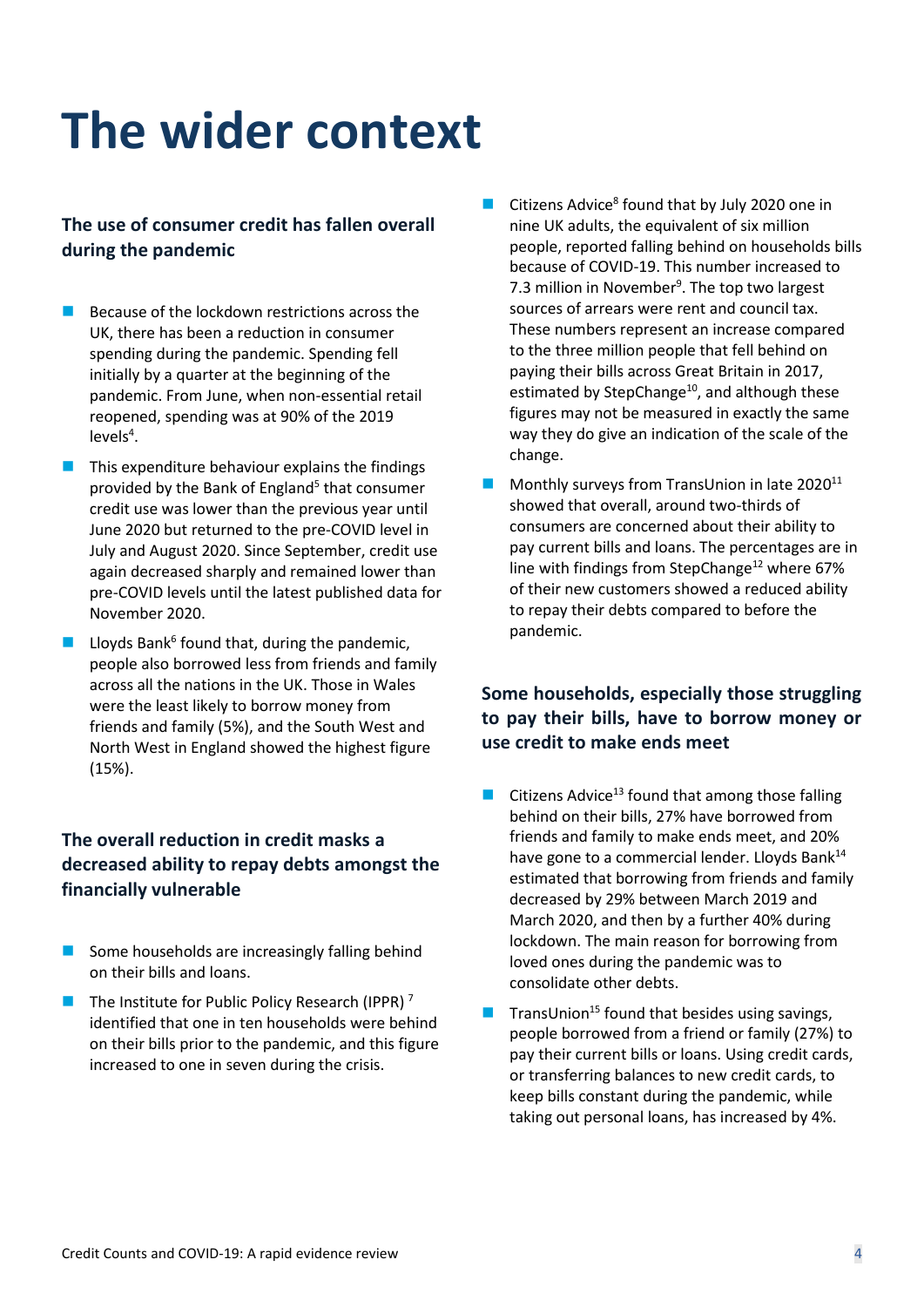- ONS<sup>16</sup> found that 13% (6.6 million) of adults needed to use credit or borrow money more than usual at the end of July 2020, and this figure increased to 17.4% (8.8 million) in December 2020<sup>17</sup>. The annual growth rate of consumer lending is 5.5% in July 2019 $^{18}$ .
- A survey from Ipsos  $MOR<sup>19</sup>$  showed that in September 2020, 16% of Britons spent more money using a credit card. 14% accessed money using their bank account's overdraft facility and 12% borrowed from friends or family. These have all increased slightly since April.
- Research from Experian<sup>20</sup> showed 30% of interviewees reported using credit to defer payments so they can afford things they need.
- Resolution Foundation<sup>21</sup> identified that 42% of adults reported using at least one form of borrowing to cover everyday living costs in September 2020.
- Standard Life Foundation<sup>22</sup> also found that around 3.7 million households have a payment arrangement (either a full payment holiday, such as a mortgage holiday, or making reduced payments). 43% of these used a credit card, overdraft or borrowed money to buy food or to pay expenses because they had run out of money. Payment arrangements on mortgages, credit cards and council tax were the most common.
- Research from Turn2us<sup>23</sup> identified that, until September 2020, almost 18 million people (34%) had to take on some form of 'debt' to get by, such as credit cards (14%), overdraft facilities (11%) or personal loans (4%). 10% of people also borrowed from friends or family.
- StepChange $^{24}$  conducted a survey on 95,000 clients who completed a debt advice session with them. The most common form of 'debt' their clients have is credit card debt. This was held by 69% of new clients in 2019, which increased to 70% between April and October 2020, reaching a peak of 79% in August 2020. The second and the third most-used forms of debt during the COVID-19 outbreak are personal loans (51%, against 48 in 2019) and overdrafts (40%, against 46% in 2019). Almost 50% of StepChange's clients are behind on credit card repayments and over 30% are behind on other loan repayments (excluding mortgages).

### **Support from financial regulators and the government**

#### **Financial regulators took action to relieve stress of borrowing for people negatively affected by the pandemic**

- In March 2020, the Financial Conduct Authority (FCA)<sup>25</sup> issued guidance on mortgage payment deferral with up to six months' payment deferral for customers with financial difficulties due to the pandemic. In April 2020, FCA<sup>26</sup> announced payment deferral guidance for consumer credit to help customers negatively affected by the pandemic. This included temporary payment holidays on personal loans, credit cards, BNPL service and Rent-To-Own (RTO) agreements for up to a total of six months for payments due before  $31<sup>st</sup>$  July 2021 (the application deadline was on 31st March 2021). It also offered a payment holiday on High-Cost Short-Term credit (HCSTC) for one month with an extension to eligible customers until 31 March 2021. For overdraft customers, borrowers can apply for up to £500 charged at zero interest for three months, but this support scheme ended in October 2020. Some lenders voluntarily extended the scheme beyond this deadline.
- $\blacksquare$  UK Finance<sup>27</sup> found that the number of mortgage payment deferrals in place had increased sharply in the first two weeks in March. Deferrals reached a peak in June 2020 and then decreased sharply.
- $\blacksquare$  UK Finance<sup>28</sup> revealed that, after June, the number of customers with consumer credit deferrals in place fell significantly. By November, 55,000 credit card payment deferrals remained in place out of the 1.18 million granted since the launch of the scheme in March 2020. Similarly, 22,000 personal loan payment deferrals were in operation out of the 828,000 granted over the course of the pandemic. In addition, over 27 million interest-free overdrafts were offered during the pandemic.
- The Bank of England<sup>29</sup> cut the interest rate to almost zero (0.1%), and reduced the charge for service provided to the banks at the start of the pandemic, so that banks could cut their interest rates and charge their customers lower borrowing costs.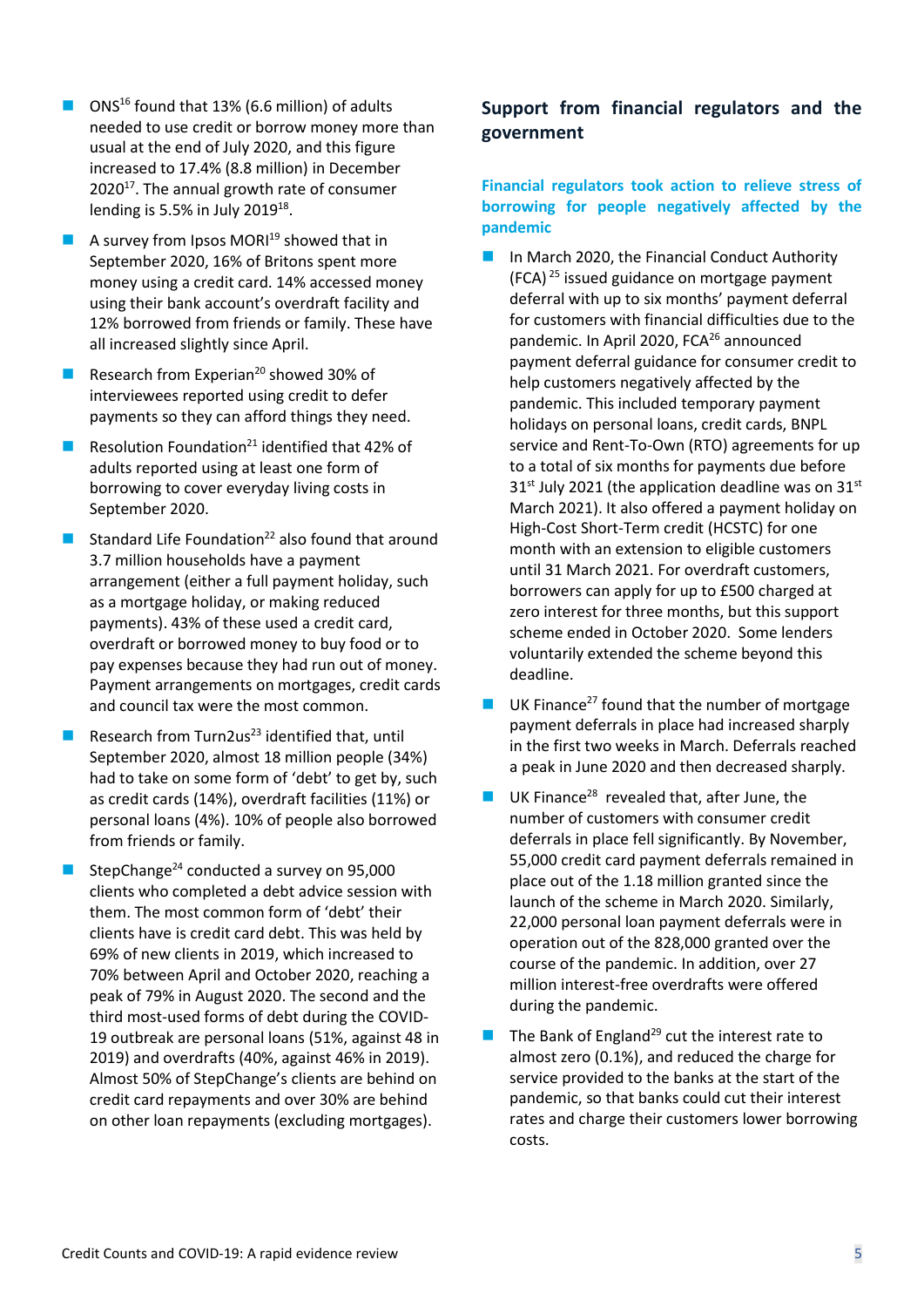#### **The Government increased Universal Credit by £20 per week**

- $\blacksquare$  For a year from April 2020, the standard allowance of Universal Credit and Working Tax Credit has been increased by £20 per week. This is to help those households on a low income or out of work with their living costs $30$ . The minimum income floor was cancelled when calculating the Universal Credit payments during the pandemic to better help the self-employed in financial difficulties.
- Based on data from the Department for Work and Pensions (DWP) $^{31}$ , there was an unprecedented increase in the number of claims for Universal Credit at the start of the lockdown, with 1.1 million claims made between 20 March 2020 and 2 April 2020. This was more than ten times the weekly average for 2019 prior to 12 March 2020 of 54,000 claims. Following the initial surge, the number of claims gradually reduced and returned to a prepandemic level around the end of June 2020. There were 6 million people on Universal Credit on 14 January 2021. This is a 98% increase since 12 March 2020<sup>32</sup>.



#### Source:

[www.gov.uk/government/publications/universal](http://www.gov.uk/government/publications/universal-credit-statistics-29-april-2013-to-8-october-2020/universal-credit-statistics-29-april-2013-to-8-october-2020#starts-on-uc-header)[credit-statistics-29-april-2013-to-8-october-](http://www.gov.uk/government/publications/universal-credit-statistics-29-april-2013-to-8-october-2020/universal-credit-statistics-29-april-2013-to-8-october-2020#starts-on-uc-header)[2020/universal-credit-statistics-29-april-2013-to-8](http://www.gov.uk/government/publications/universal-credit-statistics-29-april-2013-to-8-october-2020/universal-credit-statistics-29-april-2013-to-8-october-2020#starts-on-uc-header) [october-2020#starts-on-uc-header](http://www.gov.uk/government/publications/universal-credit-statistics-29-april-2013-to-8-october-2020/universal-credit-statistics-29-april-2013-to-8-october-2020#starts-on-uc-header)

#### **Types of credit**

#### **Credit cards**

#### **A decline in credit card borrowing**

- $\blacksquare$  Detailed data from the Bank of England<sup>33</sup> shows that changes in consumer credit were primarily driven by credit card borrowing. The annual growth rate of credit card borrowing fell to -0.3% in March 2020 and it continued falling throughout the year to -14.5% in November.
- **■** UK Finance<sup>34</sup> reported a sharp decline in credit card spending (25% reduction in 2020 compared to 2019), together with a contraction in the demand for personal loans and the use of overdrafts during the pandemic. Credit card use and personal loans requests did increase in Q3 2020 but were still lower than in 2019. UK Finance also found that the use of overdrafts fell significantly in Q2 2020 and remained constant during Q3 2020, with the initial fall caused by some customers revising budgets and repaying borrowing because of uncertainty. However, research from Experian<sup>35</sup> found that 15% of those surveyed used an existing credit card more than usual for daily spending, and a further 26% reported they used more credit than before the pandemic. This is particularly marked among those on furlough, who have been made redundant or seen a reduction in income with 21% using their credit card more than usual.
- A survey in November 2020 by Finder<sup>36</sup> showed that while 41% of credit card holders had used credit cards at the same level since March, 43% had used their cards more and 16% had used them less. In general, the number of online transactions, for example home deliveries and streaming services, increased. The report is not clear if credit card balances were being repaid or revolved.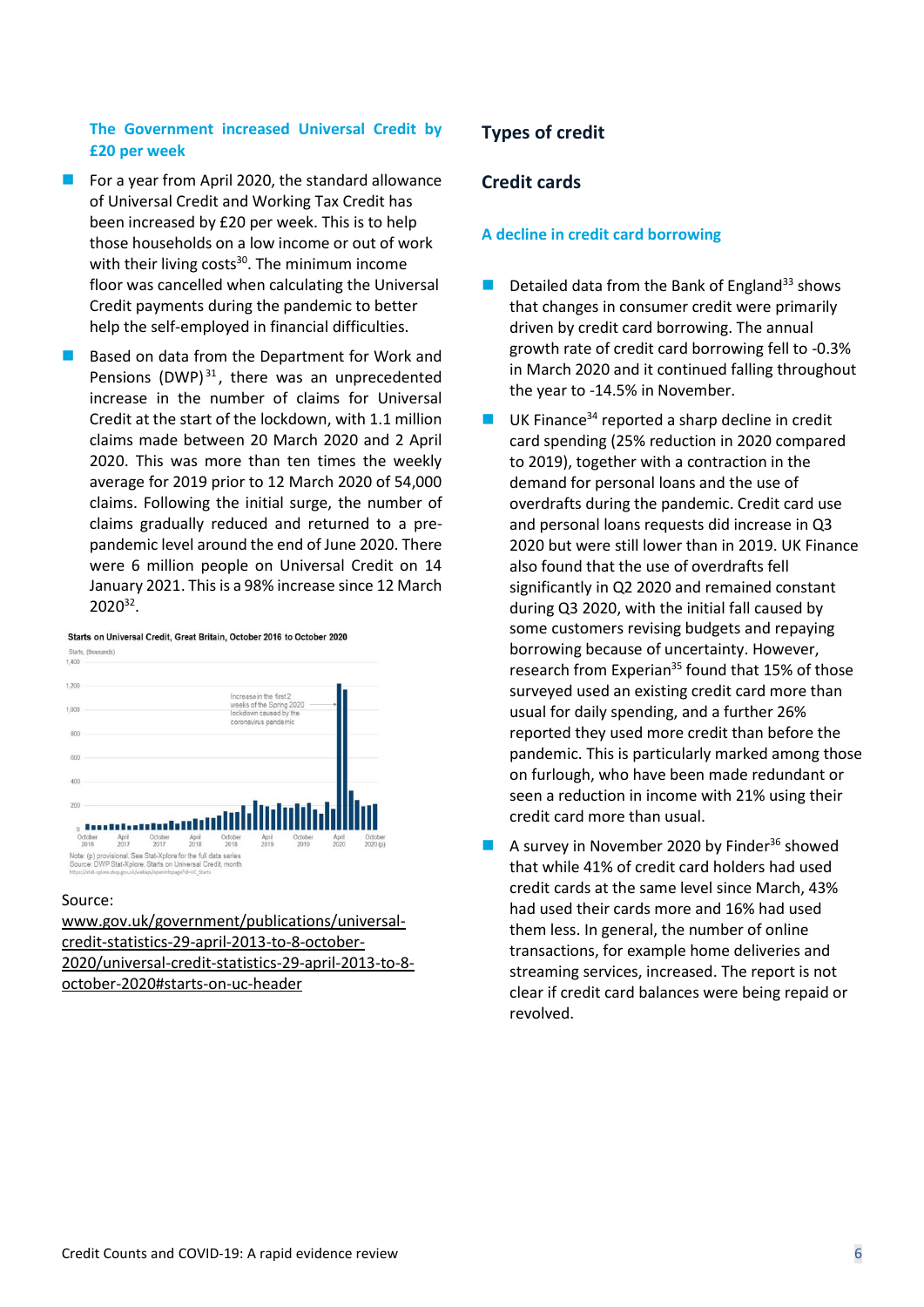### **Buy Now Pay Later (BNPL)**

#### **An increased use of BNPL**

- The payment processor Worldpay reports that BNPL is the fastest-growing online payment method in the UK, at a rate of 39% a year to February 2020, with its market share set to double by 2023 $^{37}$ .
- A survey from Finder<sup>38</sup> found that 24% of consumers had changed their use of BNPL during the pandemic. 19% reported having used BNPL more than usual during the pandemic and 13% (8.6 million) said they planned to use BNPL more in the future. Specifically, there was a larger proportion of Millennials (35%) that used BNPL more during the lockdown and 24% of them intended to use it more afterwards. 27% of people using BNPL did so because they did not want to use or take out a credit card, and more so among young people (31% of Generation Z).
- Research in December 2020 by the Financial Conduct Authority found that five million consumers in the UK had used a BNPL product since the beginning of the pandemic. The main reasons given for this were; increased visibility of offers by providers, and more retailers offering BNPL products<sup>39</sup>. Data reported by the FCA from providers shows that 25% of users are aged 18-24 and 50% are aged 25-36. 75% of users are female and 90% of transactions involve fashion and footwear.
- Experian<sup>40</sup> also concluded that BNPL could be more attractive to consumers than credit cards in this time of uncertainty, since consumers can spread out the cost of payment over a longer period using interest-free instalments. For example, a study that compared transactions between March and April 2020, with data from the previous year, found that shoppers are choosing longer instalment plans during lockdown an average of seven instalments, instead of the previous five <sup>41</sup>.

#### **Affordable loans**

**Affordable credit lending fell overall, but the number of applications for small loans increased significantly at the start of the pandemic**

- Almost 70% of Credit Unions and Community Development Financial Institutions (CDFIs) reported the scale of demand for loans was much lower, with loan values dropping by 70% in April 2020 compared to April 2019, from £23.3 million to £7 million $42$ .
- A Carnegie UK Trust<sup>43</sup> survey on Credit Unions and CDFIs analysed the impact of COVID-19 on the affordable credit sector. The smallest loans (less or equal to £1,000) had a much higher number of applications compared with those lending larger amounts (greater or equal to £2,000) in February and March 2020. The number of affordable loans disbursed declined slightly in 2019 compared to 2020.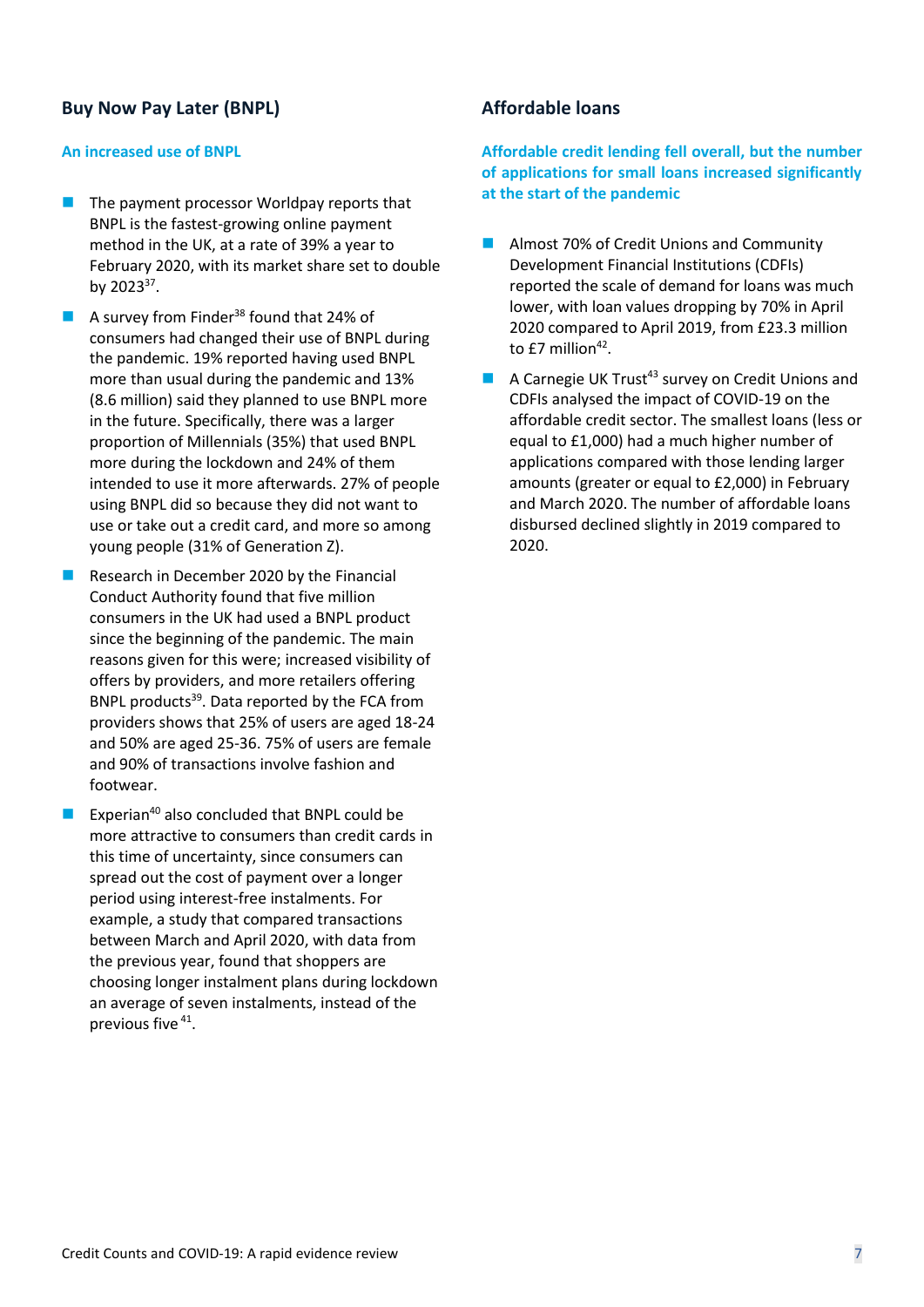# **The deep dive: impact on specific groups**

**Impact on those with disabilities and mental health problems**

**Disabled people are more likely to face financial difficulty and to use credit cards or overdrafts to pay for essentials**

- $\blacksquare$  A survey from Citizens Advice<sup>44</sup> showed that people with disabilities were at least twice as likely to fall behind on their bills during the pandemic. The IPPR<sup>45</sup> also found a similar situation among disabled people and concluded that they were more likely to be experiencing financial difficulty during the pandemic.
- Turn2us<sup>46</sup> found that 33% of disabled people run out of money before the end of the week or month, compared to 18% of people without disabilities. This means that disabled people are 1.8 times more likely to run out of money than those without disabilities.
- $\blacksquare$  A ONS Survey <sup>47</sup> found that the percentage of disabled people borrowing more than £1,000 increased from 13% in June to 36% in December 2020.

#### **Impact on ethnic minority communities**

**Ethnic minorities are more likely to be behind on their bills and rent and be experiencing rising debt levels**

- $\blacksquare$  Firstly, it is important to note that these reports often do not separate ethnic minority communities to a granular level, so it is often unclear what differences there might be within these ethnic minority groups.
- A survey from Citizens Advice<sup>48</sup> revealed that 18% of those from ethnic minority groups were behind on one or more bills in August 2020. This figure

rose to 28% in December 2020<sup>49</sup>. The survey identified significant variation between different ethnic minority groups. Black people are the more likely to be behind on their bills (31%) than white people (11%).

- According to IPPR<sup>50</sup>, people from ethnic minorities are twice as likely to predict that they will be behind on their bills and expenses in the following three months.
- The Royal Society for Arts, Manufactures and Commerce (RSA)<sup>51</sup> found that ethnic minority key workers were more likely to struggle to pay an unexpected bill of £100 (25% vs. 16% of white key workers) and are more worried about their household debt (38% vs. 29% of white key workers) during the pandemic. This was a COVID-19-specific piece of work, and it is unclear how this situation is different to pre-pandemic.
- $\blacksquare$  YouGov<sup>52</sup> found that people from ethnic minority communities were more likely to report that the pandemic has been "bad for their debts" (26%), compared to 20% of white people.

#### **Impact on parents**

**Parents are more likely to fall behind on bills and use credit for essentials**

- Research by the Standard Life Foundation found that three million children in the UK live in a family that is struggling to buy food and other essentials. This means that 21% of families struggle with this, compared to 11% of households without children. Three in ten families are using consumer credit to make ends meet: twice the proportion of households without children (31% vs. 15%)<sup>53</sup>.
- Citizens Advice<sup>54</sup> identifies that 24% of parents and carers have fallen behind on their bills, compared to only 7% of those without caring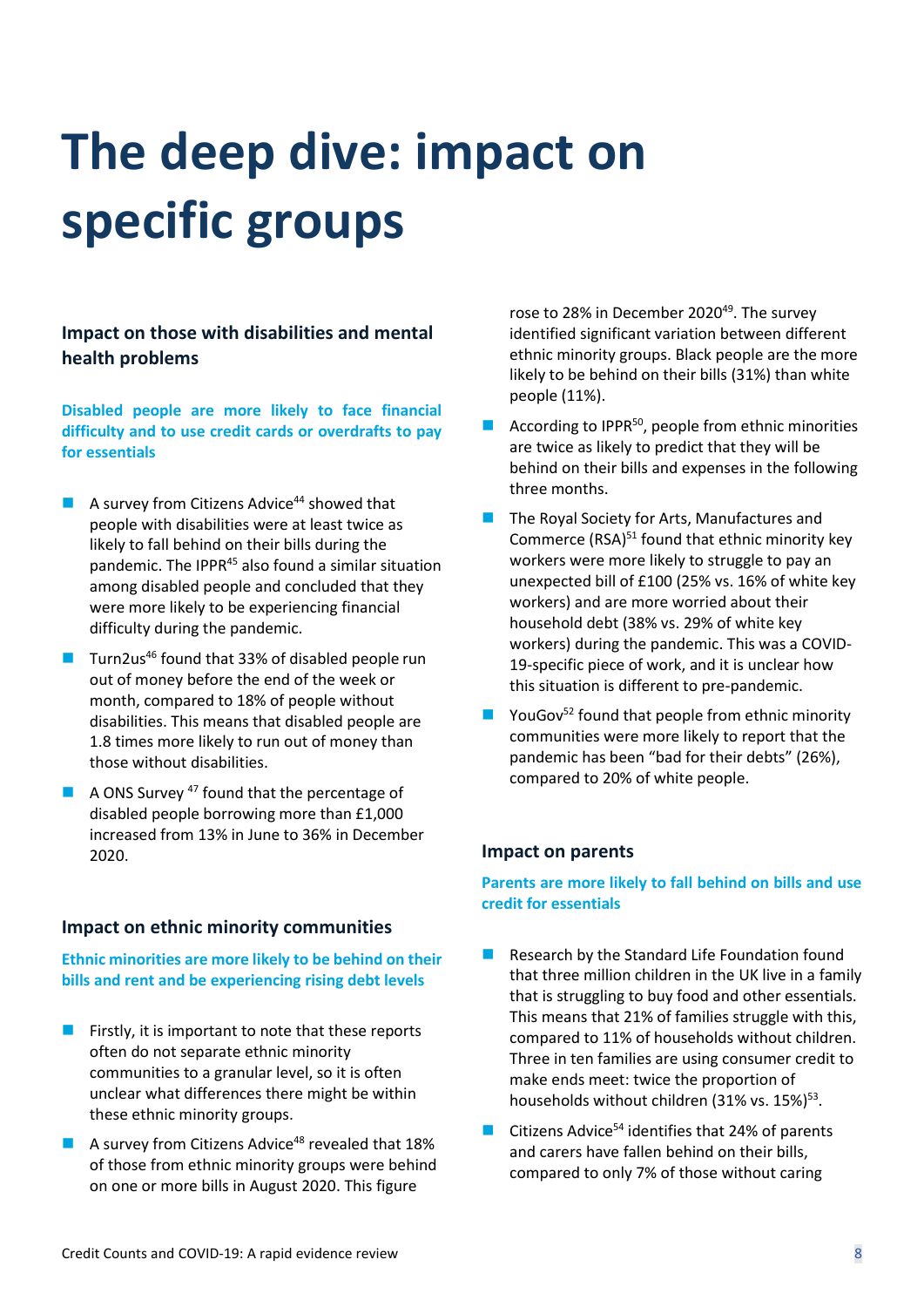responsibilities. This figure rose to 30% for parents with children aged five or under<sup>55</sup>.

■ An ONS survey<sup>56</sup> found that only 47.5% of parents reported being able to afford an unexpected but necessary expense of £850 (compared to 60.8% of those without children). More than one in five parents say they had to borrow money or use credit more than before the pandemic.



#### Source:

[www.gov.uk/government/publications/universal](https://www.gov.uk/government/publications/universal-credit-statistics-29-april-2013-to-8-october-2020/universal-credit-statistics-29-april-2013-to-8-october-2020#starts-on-uc-header)[credit-statistics-29-april-2013-to-8-october-](https://www.gov.uk/government/publications/universal-credit-statistics-29-april-2013-to-8-october-2020/universal-credit-statistics-29-april-2013-to-8-october-2020#starts-on-uc-header)[2020/universal-credit-statistics-29-april-2013-to-](https://www.gov.uk/government/publications/universal-credit-statistics-29-april-2013-to-8-october-2020/universal-credit-statistics-29-april-2013-to-8-october-2020#starts-on-uc-header)[8-october-2020#starts-on-uc-header](https://www.gov.uk/government/publications/universal-credit-statistics-29-april-2013-to-8-october-2020/universal-credit-statistics-29-april-2013-to-8-october-2020#starts-on-uc-header) 

#### **Impact on renters**

#### **Renters are more likely to fall behind on housing costs and bills, and turn to borrowing**

- The Resolution Foundation<sup>57</sup> found that 17% of social renters and 12% of private renters have fallen behind on their rents due to the pandemic, while only 7% of those with mortgages fell behind on their payments in October 2020. These figures are higher than those before the pandemic, and are higher than some other estimates.
- Citizens Advice<sup>58</sup> reported that 58% of private renters who were behind on rent at the end of 2020 were not in arrears before the pandemic and 40% of those who were behind on their rent before the pandemic have seen their rent arrears increase due to the crisis.
- Moreover, IPPR<sup>59</sup> noted that renters (26%) were significantly more likely to fall behind on bills than homeowners (7%) or those with mortgages (11%). Similar findings were reported by of Citizens Advice<sup>60</sup>.

 $\blacksquare$  The Joseph Rowntree Foundation<sup>61</sup> found that renters have had to turn to borrowing to manage arrears. 42% of private renters in rent arrears have borrowed from either a bank, a building society, payday lender, or friends and family to manage their arrears.

#### **The number of renters claiming benefits has increased, but benefits are insufficient to cover rent**

 $\blacksquare$  The Resolution Foundation<sup>62</sup> found that the number of renters claiming Universal Credit and Housing Benefit from February to September 2020 increased by 33%. However, new claimants driven by the pandemic were likely to see the amount of benefits fell short of what they needed to pay for their rent, since most of these private renters did not choose homes with benefit levels in mind.

#### **The ban on bailiff-enforced evictions may have a negative impact on renters' borrowing and credit records**

- $\blacksquare$  The National Residential Landlords Association<sup>63</sup> noted that the extended ban on house repossessions can be heaping up more renters' debts on top of their existing arrears. This could eventually lead to more renters losing their homes. FTAdviser<sup>64</sup> also quoted the Head of Insurance at lettings platform Goodlord as stating that the repeated ban on evictions could be harmful to renters in the future as they increase the total debt.
- The Welsh Government<sup>65</sup> and Scottish Government<sup>66</sup> announced the Tenancy Saver Loan and Tenant Hardship Loan respectively, aiming to help tenants in rent arrears due to COVID-19 to pay their rent. There has been no similar scheme in England or Northern Ireland .
- The National Residential Landlords Association, Nationwide and debt charity StepChange issued a joint statement to call on the Government to help renters in England pay off arrears built up since March 2020<sup>67</sup>. As mentioned above, government schemes are already implemented in Wales and Scotland.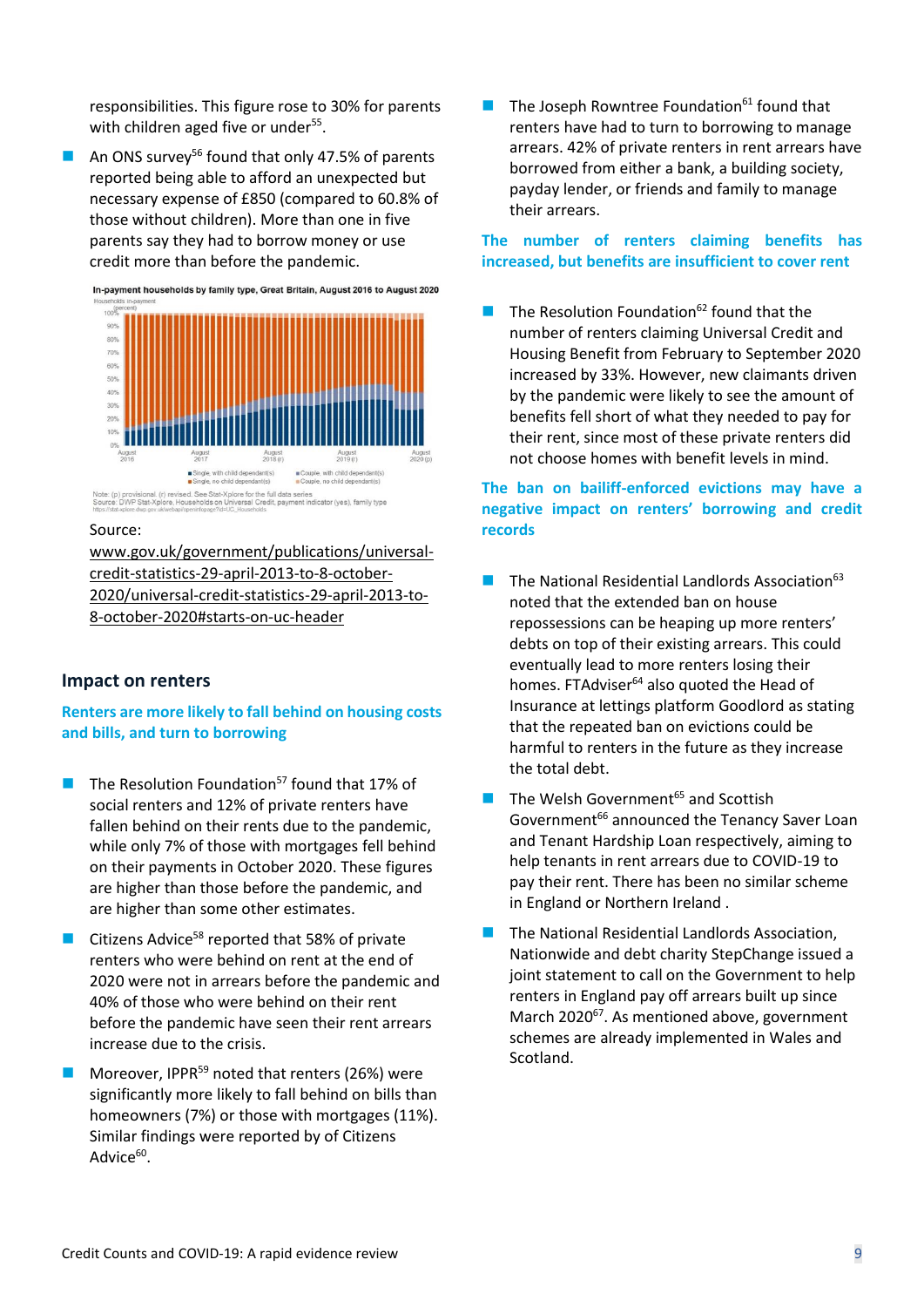#### **Impact on young adults**

#### **Young people are more likely to be behind on their bills and relying on informal borrowing**

- Citizens Advice<sup>68</sup> found that 20% of young people aged between 18 and 34 had fallen behind on their bills in August 2020, compared with only 8% of those aged over 35<sup>69</sup>. This figure increased to 27% by the end of 2020.
- Turn2us<sup>70</sup> identified that 40% of young people aged between 18 and 24 were more likely to run out of money before the end of the week or month and need to borrow to get by (40%). This compares to 19% before the pandemic and contrasts with only 8% of people aged over 55. Lloyds Bank $^{71}$  identified that the proportion of young people borrowing money from friends and family has dropped from 51% pre-pandemic to 30% during the pandemic. But this age group was still the most likely to lean on friends and family for financial help.

#### **Impact on the self-employed**

#### **Self-employed people are under greater financial pressure**

- $\blacksquare$  The Bank of England<sup>72</sup> identified that 66% of selfemployed people were likely to see a reduction in income. Similarly, The Resolution Foundation $73$ found more than half of self-employed workers have received lower earnings in every month since prior to the pandemic.
- Citizens Advice<sup>74</sup> reported that 58% of the selfemployed that they helped with debt advice were unable to cover their essential household bills during the pandemic. This is up from 40% in 2019.
- $\blacksquare$  Data from ONS<sup>75</sup> showed that self-employed people were more likely (60.9%) to borrow more than £1,000 than employees (49.4%) in December 2020.
- Because of their lack of documented proof of earnings, it is very difficult for those who have recently become self-employed to qualify for the bounce-back loans designed to help small businesses quickly access finance during the pandemic.

#### **Impact on key workers**

**Key workers are more likely to be in arrears on bills and, in some specific sectors, more inclined to borrow for essentials** 

- Citizens Advice<sup>76</sup> found that 21% of key workers fell behind on their bills during the crisis, compared to only 7% of non-key workers.
- $\blacksquare$  The RSA<sup>77</sup> identified that supermarket workers were the most likely to be unable to pay an unexpected bill of £100 (27%), compared to 14% of those working in key public services (for example, in the justice sector or frontline charities). Social care workers were the most worried about their debts and borrowing (41%) and the most likely to borrow for essentials during the pandemic, and were most likely to borrow or go without essentials (5%).

#### **Impact on Universal Credit claimants**

#### **Universal Credit Claimants are under great financial pressure**

- Turn2us<sup>78</sup> found that 49% of Universal Credit claimants run out of money before the end of a week or month and need to borrow to get by, compared with 37% of all benefit claimants and only 12% of people who were not claiming any benefit.
- Citizens Advice<sup>79</sup> identified that 43% of people they provided debt advice to, who receive Universal Credit or Working Tax Credit, cannot cover their essential household bills. They maintain that this figure would increase dramatically to 75% if the uplift to Universal Credit and Working Tax Credit is not extended after April 2021.
- The Institute for Employment Studies and Standard Life Foundation<sup>80</sup> interviewed 40 lowincome households and many of them reported that the amount they received from Universal Credit was not enough to cover all essentials.
- $\blacksquare$  Resolution Foundation<sup>81</sup> found that the withdrawal of the extra £20 on Universal Credit and Working Tax Credit introduced during the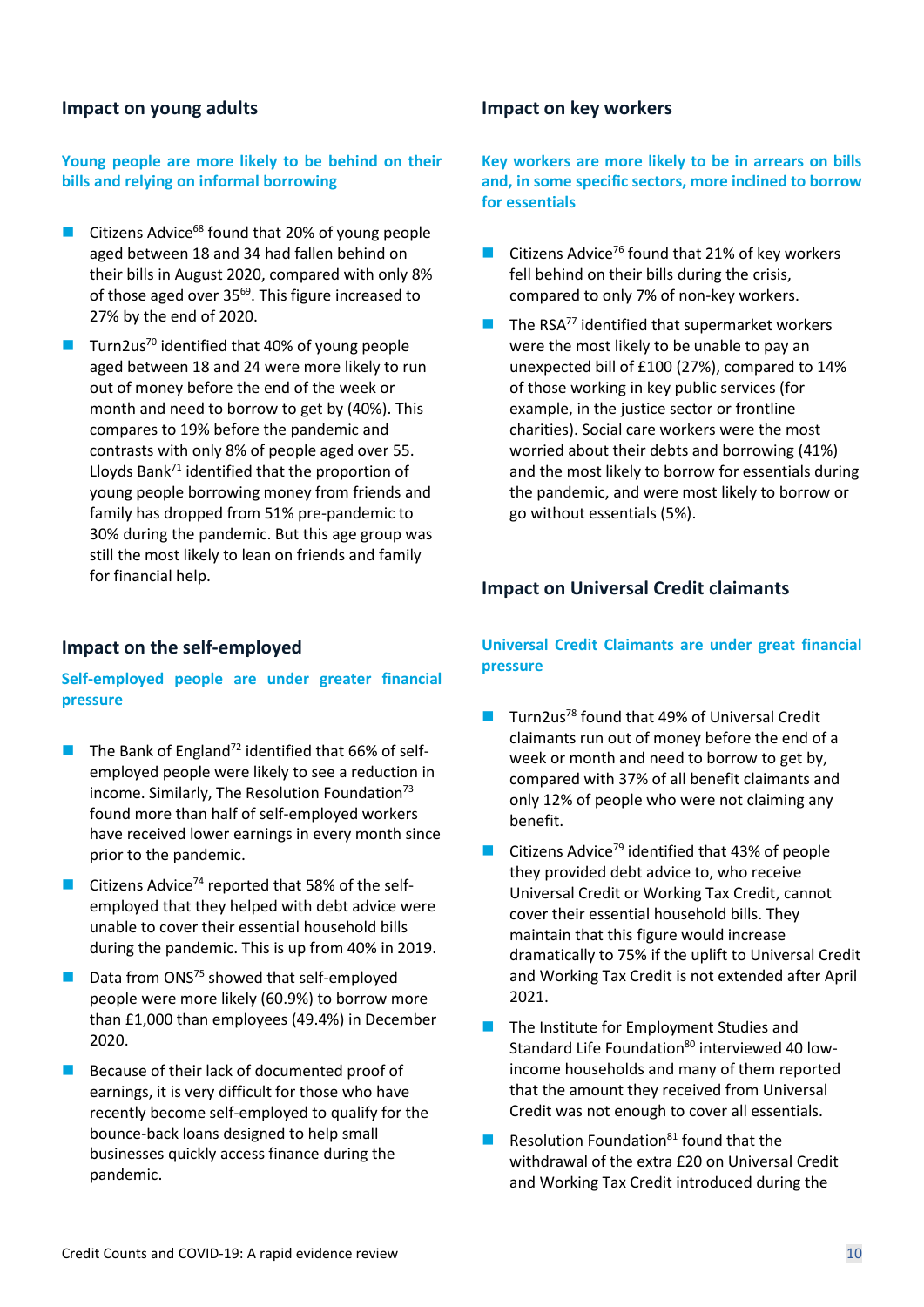pandemic would reduce the income of six million households with Universal Credit by around £1,000. This would result in a fall of 4% or more in the income of the poorest fifth of working-age households. For this reason, both Citizens Advice and Resolution Foundation called on the Government to extend the £20 benefit uplift. This has now been confirmed until September 2021<sup>82</sup>

#### **Impact on low-income households**

**Low-income households are more likely to borrow to cover their everyday living costs** 

 $\blacksquare$  The Resolution Foundation<sup>83 84</sup> found that over half of low-income households have had to

borrow money to cover everyday living costs during the COVID-19 pandemic. They were more likely than high-income ones to use high-cost consumer credit. Specifically, there was more rapid growth in the use of credit cards, overdrafts and credit purchases among the lowest-income quintile of households. This group also turned to informal borrowing from friends and family to make ends meet.

■ ONS<sup>85</sup> noted that those with a personal income between £10,000 and £20,000 saw the largest rise in the number of people who were unable to pay an unexpected expense. From the beginning to the end of July, the percentage rose from 31.3% to 41.5%. They were as likely to be unable to afford such an expense as those in the lowest income group (earning up to £10,000).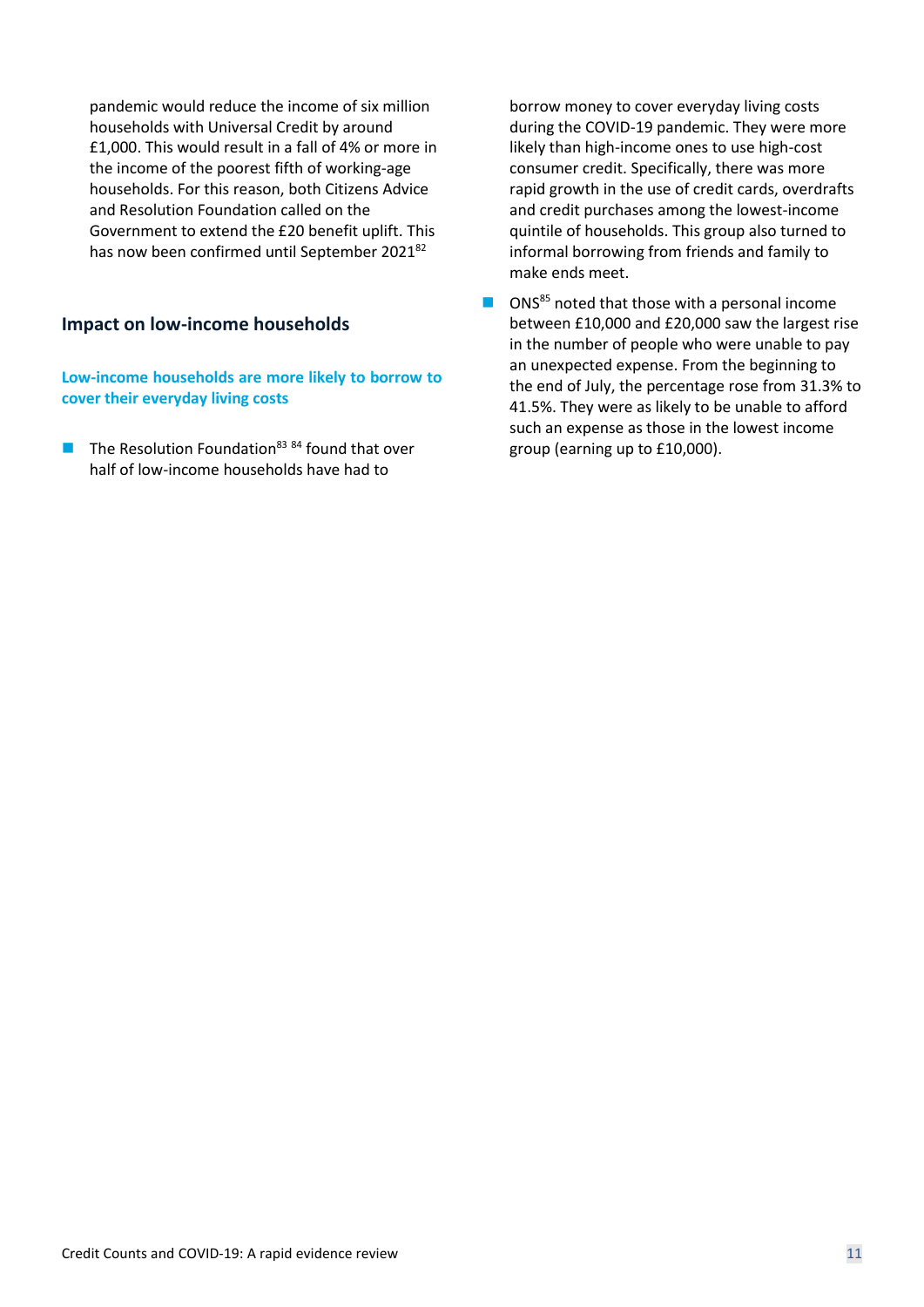## **Conclusions**

**The Credit Counts strategy aims to get two million fewer people using credit for food and bills by 2030. To achieve this goal, MaPS needs to understand and work with those groups who increased the use of credit during the pandemic.**

#### **Types of credit**

#### ■ Overall consumer credit

Aggregate consumer credit remained lower than usual until June but returned to pre-COVID levels in July and August<sup>86</sup>. Since September, credit borrowing decreased sharply and to November 2020 was showing net repayments.

#### ◼ **Credit cards and overdrafts**

The annual growth rate of credit card borrowing has decreased since March 2020, reaching -14.5% in November 2020. Overdraft borrowing fell sharply in quarters two & three 2020**<sup>87</sup>** . These overall statistics mask different trends on specific groups: lower-income households <sup>88</sup> , benefit claimants and people on Universal Credit<sup>89</sup> are more likely to borrow during the pandemic.

#### ■ **BNPL and affordable loans**

A larger proportion of Millennials (35%) used BNPL more during the lockdowns 90 . The number of affordable loans disbursed declined slightly in 2019 compared to 2020<sup>91</sup>.

#### ■ Specific groups

There was a general reduction in borrowing among wealthier sections of society, but increases in borrowing among certain groups, particularly the low paid and self-employed.

#### ■ **Disabled people**

Turn2us found that 33% of disabled people run out of money before the end of the week or month, compared to 18% of people without disabilities

#### ■ Self-employed workers

Self-employed workers have been hit particularly hard by the pandemic and showed higher default levels on unsecured credit<sup>92</sup>.

#### ◼ **Parents**

Families with children are twice as likely to be using credit to make ends meet than those without $93$ .

#### ◼ **Low-income households**

More than half of low-income households have borrowed to cover day-to-day expenses during the pandemic<sup>94 95</sup>.

#### **■** Renters

The number of renters claiming benefits increased during the pandemic, but benefits are often insufficient to cover their rent<sup>96</sup>: 9% of private renters and 8% of social renters have to borrow money to pay housing costs.

#### ■ Universal credit claimants

Nearly half of Universal Credit claimants run out of money before the end of the week or month and need to borrow to get by<sup>97</sup>.

#### **Key workers**

Social care workers were the most likely to borrow or go without essentials during the pandemic $98$ , and 5% found themselves in this situation.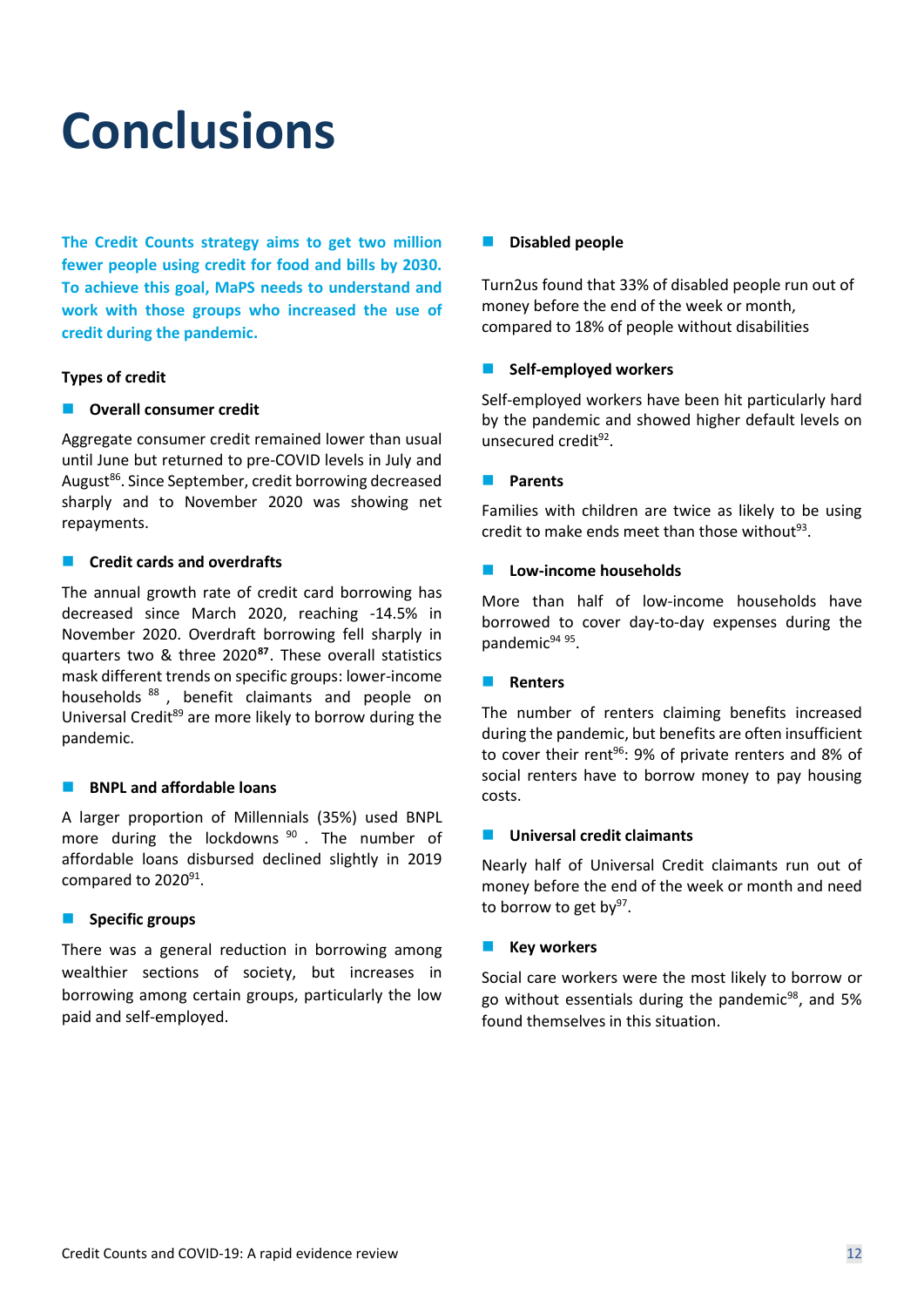<sup>10</sup> StepChange, [Behind on the Basics,](https://www.stepchange.org/policy-and-research/behind-on-the-basics.aspx) May 2018

<sup>11</sup> TransUnion, [Consumer Financial Hardship Study,](https://www.transunion.com/blog/financial-hardship-study/UK) December 2020

<sup>12</sup> StepChange, [The coronavirus personal debt crisis,](https://www.stepchange.org/Portals/0/assets/pdf/tackling-the-coronavirus-personal-debt-crisis.pdf) November 2020

<sup>13</sup> Citizens Advice, Excess debts - [who has fallen behind on their household bills due to coronavirus?](https://www.citizensadvice.org.uk/Global/CitizensAdvice/Debt%20and%20Money%20Publications/Excess%20Debts_who%20has%20fallen%20behind%20on%20their%20household%20bills%20due%20to%20coronavirus%20plus%20methodology).pdf) August 2020

<sup>14</sup> Lloyds Bank, [Borrowing and lending between loved ones plummets,](https://www.lloydsbankinggroup.com/media/press-releases/2020/lloyds-bank/borrowing-and-lending-between-loved-ones-plummets.html) 1 August 2020

- 15 TransUnion, [Consumer Financial Hardship Study,](https://www.transunion.com/blog/financial-hardship-study/UK) December 2020
- <sup>16</sup> Office for National Statistics[, Personal and economic well-being in Great Britain: September 2020,](https://www.ons.gov.uk/peoplepopulationandcommunity/wellbeing/bulletins/personalandeconomicwellbeingintheuk/september2020) 10 September 2020
- <sup>17</sup> Office for National Statistics[, Personal and economic well-being in Great Britain: January 2021,](https://www.ons.gov.uk/peoplepopulationandcommunity/wellbeing/bulletins/personalandeconomicwellbeingintheuk/january2021) 21 January 2021

<sup>18</sup> Bank of England[, Money and Credit,](https://www.bankofengland.co.uk/statistics/money-and-credit/2019/july-2019) July 2019

<sup>19</sup> Ipsos MORI[, 3 in 10 Britons are worried about paying their rent or mortgage,](https://www.ipsos.com/ipsos-mori/en-uk/3-10-britons-are-worried-about-paying-their-rent-or-mortgage) 23 October 2020

<sup>20</sup> Experian[, The New Consumer Credit Economy,](https://www.experian.co.uk/business/credit/newcrediteconomy) January 2021

<sup>21</sup> Resolution Foundation[, Caught in a \(Covid\) trap,](https://www.resolutionfoundation.org/publications/caught-in-a-covid-trap/) 15 November 2020

<sup>22</sup> Standard Life Foundation[, Emerging From Lockdown,](https://www.aberdeenstandard.com/docs?documentId=GB-280920-130082-1) September 2020

<sup>23</sup> Turn2us[, Weathering the Storm: How Covid-19 is eroding financial resilience -](https://www.turn2us.org.uk/T2UWebsite/media/Documents/Communications%20documents/Weathering-the-storm-How-Covid-19-is-eroding-financial-resilience-Full-Report-Final.pdf) full report, November 2020

<sup>24</sup> StepChange, [Covid-19 Client Data Report,](https://www.stepchange.org/Portals/0/assets/pdf/covid-19-client-report-dec-2020.pdf) December 2020

<sup>25</sup> Financial Conduct Authority, [Mortgages and Coronavirus: Payment Deferral Guidance,](https://www.fca.org.uk/publication/finalised-guidance/mortgages-coronavirus-payment-deferral-guidance.pdf) 19 November 2020

- $26$  Financial Conduct Authority, [Finalised Guidance: Consumer credit and coronavirus: updated guidance for firms,](https://www.fca.org.uk/publications/finalised-guidance/consumer-credit-and-coronavirus-updated-guidance-firms) 19 November 2020
- <sup>27</sup> UK Finance[, Lenders continue to provide financial support for customers impacted by Covid-19,](https://www.ukfinance.org.uk/press/press-releases/lenders-continue-provide-financial-support-customers-impacted-covid-19) 4 December 2020
- <sup>28</sup> UK Finance[, Lenders continue to provide financial support for customers impacted by Covid-19,](https://www.ukfinance.org.uk/press/press-releases/lenders-continue-provide-financial-support-customers-impacted-covid-19) 4 December 2020

<sup>29</sup> Bank of England[, What have we been doing to support the economy during the Covid crisis?,](https://www.bankofengland.co.uk/knowledgebank/what-have-we-been-doing-to-support-the-economy-during-the-covid-19-crisis) 2020

<sup>30</sup> Department for Work and Pensions, Coronavirus (COVID-[19\): what to do if you're already getting benefits](https://www.gov.uk/guidance/coronavirus-covid-19-what-to-do-if-youre-already-getting-benefits#working-tax-credit-and-child-tax-credit), 2 July 2020

<sup>31</sup> Department for Work and Pensions[, Universal Credit statistics: 29 April 2013 to 8 October 2020,](https://www.gov.uk/government/publications/universal-credit-statistics-29-april-2013-to-8-october-2020/universal-credit-statistics-29-april-2013-to-8-october-2020#starts-on-uc-header) 1 December 2020

<sup>32</sup> Department for Work and Pensions, Universal Credit statistics: 29 April 2013 to 14 January 2021, 23 February 2021

<sup>33</sup> Bank of England[, Money and Credit,](https://www.bankofengland.co.uk/news/?NewsTypes=571948d14c6943f7b5b7748ad80bef29&Taxonomies=65c741d9573d48c09359a3c48020fe76&InfiniteScrolling=False&Direction=Latest) 4 January 2021

<sup>34</sup> UK Finance[, Household Finance Review,](https://www.ukfinance.org.uk/data-and-research/data/household-finance/household-finance-review) 4 December 2020

<sup>35</sup> Experian[, The New Consumer Credit Economy,](https://www.experian.co.uk/business/credit/newcrediteconomy) January 2021

<sup>36</sup> Finder, [Playing for keeps: The credit card sector's fight for customers](https://dvh1deh6tagwk.cloudfront.net/finder-us/wp-uploads/sites/3/2020/11/whitepaper_credit_cards_.pdf), November 2020

<sup>37</sup> Finder, [Instant hit: The rise and rise of buy now, pay later,](https://dvh1deh6tagwk.cloudfront.net/finder-us/wp-uploads/sites/3/2019/10/instant_hit_buy_now_pay_later.pdf) August 2020

<sup>38</sup> Finder, [Instant hit: The rise and rise of buy now, pay later,](https://dvh1deh6tagwk.cloudfront.net/finder-us/wp-uploads/sites/3/2019/10/instant_hit_buy_now_pay_later.pdf) August 2020

<sup>39</sup> Financial Conduct Authority, The Woolard Review - [A review of change and innovation in the unsecured credit market,](https://www.fca.org.uk/publication/corporate/woolard-review-report.pdf) 2 February 2021

<sup>40</sup> Experian[, The New Consumer Credit Economy,](https://www.experian.co.uk/business/credit/newcrediteconomy) January 2021

- <sup>41</sup> Finder, [Instant hit: The rise and rise of buy now, pay later,](https://dvh1deh6tagwk.cloudfront.net/finder-us/wp-uploads/sites/3/2019/10/instant_hit_buy_now_pay_later.pdf) August 2020
- <sup>42</sup> Carnegie UK Trust, [The impact of COVID19 on the affordable credit sector: anecdote to evidence,](https://www.carnegieuktrust.org.uk/blog/the-impact-of-covid19-on-the-affordable-credit-sector-anecdote-to-evidence/) 2 July 2020

<sup>43</sup> Carnegie UK Trust, Community Finance Solutions and University of Salford, Fear and Loaning: Impact of Covid-19 on [affordable credit providers serving financially vulnerable customers,](https://d1ssu070pg2v9i.cloudfront.net/pex/carnegie_uk_trust/2020/08/17120904/Fear-and-Loaning-Impact-of-Covid-19.pdf) July 2020

<sup>44</sup> Citizens Advice, Excess debts - [who has fallen behind on their household bills due to coronavirus?,](https://www.citizensadvice.org.uk/Global/CitizensAdvice/Debt%20and%20Money%20Publications/Excess%20Debts_who%20has%20fallen%20behind%20on%20their%20household%20bills%20due%20to%20coronavirus%20plus%20methodology).pdf) August 2020

<sup>45</sup> The Institute for Public Policy Research, Winter Covid debt warning: young people, ethnic minorities, and renters at most [financial risk,](https://www.ippr.org/news-and-media/press-releases/winter-covid-debt-warning-young-people-ethnic-minorities-and-renters-at-most-financial-risk) 18 November 2020

<sup>46</sup> Turn2us[, Weathering the Storm: How Covid-19 is eroding financial resilience -](https://www.turn2us.org.uk/T2UWebsite/media/Documents/Communications%20documents/Weathering-the-storm-How-Covid-19-is-eroding-financial-resilience-Full-Report-Final.pdf) full report, November 2020

<sup>47</sup> Office for National Statistics[, Personal and economic well-being in Great Britain: January 2021,](https://www.ons.gov.uk/peoplepopulationandcommunity/wellbeing/bulletins/personalandeconomicwellbeingintheuk/january2021) 21 January 2021

48 Citizens Advice, Excess debts - [who has fallen behind on their household bills due to coronavirus?,](https://www.citizensadvice.org.uk/Global/CitizensAdvice/Debt%20and%20Money%20Publications/Excess%20Debts_who%20has%20fallen%20behind%20on%20their%20household%20bills%20due%20to%20coronavirus%20plus%20methodology).pdf) August 2020

<sup>1</sup> The Office for National Statistics, [Personal and economic well-being in Great Britain: January 2021,](https://www.ons.gov.uk/peoplepopulationandcommunity/wellbeing/bulletins/personalandeconomicwellbeingintheuk/january2021) 21 January 2021

<sup>&</sup>lt;sup>2</sup> The Money Advice Service, [Building the financial capability of UK adults,](https://www.moneyadviceservice.org.uk/en/corporate/research) December 2018

<sup>3</sup> The Money and Pensions Service, [The UK Strategy for Financial Wellbeing 2020-2030,](https://moneyandpensionsservice.org.uk/wp-content/uploads/2020/01/UK-Strategy-for-Financial-Wellbeing-2020-2030-Money-and-Pensions-Service.pdf) January 2020

<sup>&</sup>lt;sup>4</sup> Institute for Fiscal Studies[, Spending and saving during the COVID-19 crisis: evidence from bank account data,](https://www.aberdeenstandard.com/docs?documentId=GB-281020-132579-1) October 2020 <sup>5</sup> Bank of England[, Money and Credit,](https://www.bankofengland.co.uk/news/?NewsTypes=571948d14c6943f7b5b7748ad80bef29&Taxonomies=65c741d9573d48c09359a3c48020fe76&InfiniteScrolling=False&Direction=Latest) 4 January 2021

<sup>6</sup> Lloyds Bank, [Borrowing and lending between loved ones plummets,](https://www.lloydsbankinggroup.com/media/press-releases/2020/lloyds-bank/borrowing-and-lending-between-loved-ones-plummets.html) 1 August 2020

<sup>&</sup>lt;sup>7</sup> The Institute for Public Policy Research, Winter Covid debt warning: young people, ethnic minorities, and renters at most [financial risk,](https://www.ippr.org/news-and-media/press-releases/winter-covid-debt-warning-young-people-ethnic-minorities-and-renters-at-most-financial-risk) 18 November 2020

<sup>8</sup> Citizens Advice, Excess debts - [who has fallen behind on their household bills due to coronavirus?,](https://www.citizensadvice.org.uk/Global/CitizensAdvice/Debt%20and%20Money%20Publications/Excess%20Debts_who%20has%20fallen%20behind%20on%20their%20household%20bills%20due%20to%20coronavirus%20plus%20methodology).pdf) August 2020

<sup>9</sup> Citizens Advice[, Debt at the close of 2020,](https://www.citizensadvice.org.uk/Global/CitizensAdvice/Debt%20and%20Money%20Publications/2020%20debts%20report.pdf) December 2020

<sup>49</sup> Citizens Advice, [Debt at the close of 2020,](https://www.citizensadvice.org.uk/Global/CitizensAdvice/Debt%20and%20Money%20Publications/2020%20debts%20report.pdf) December 2020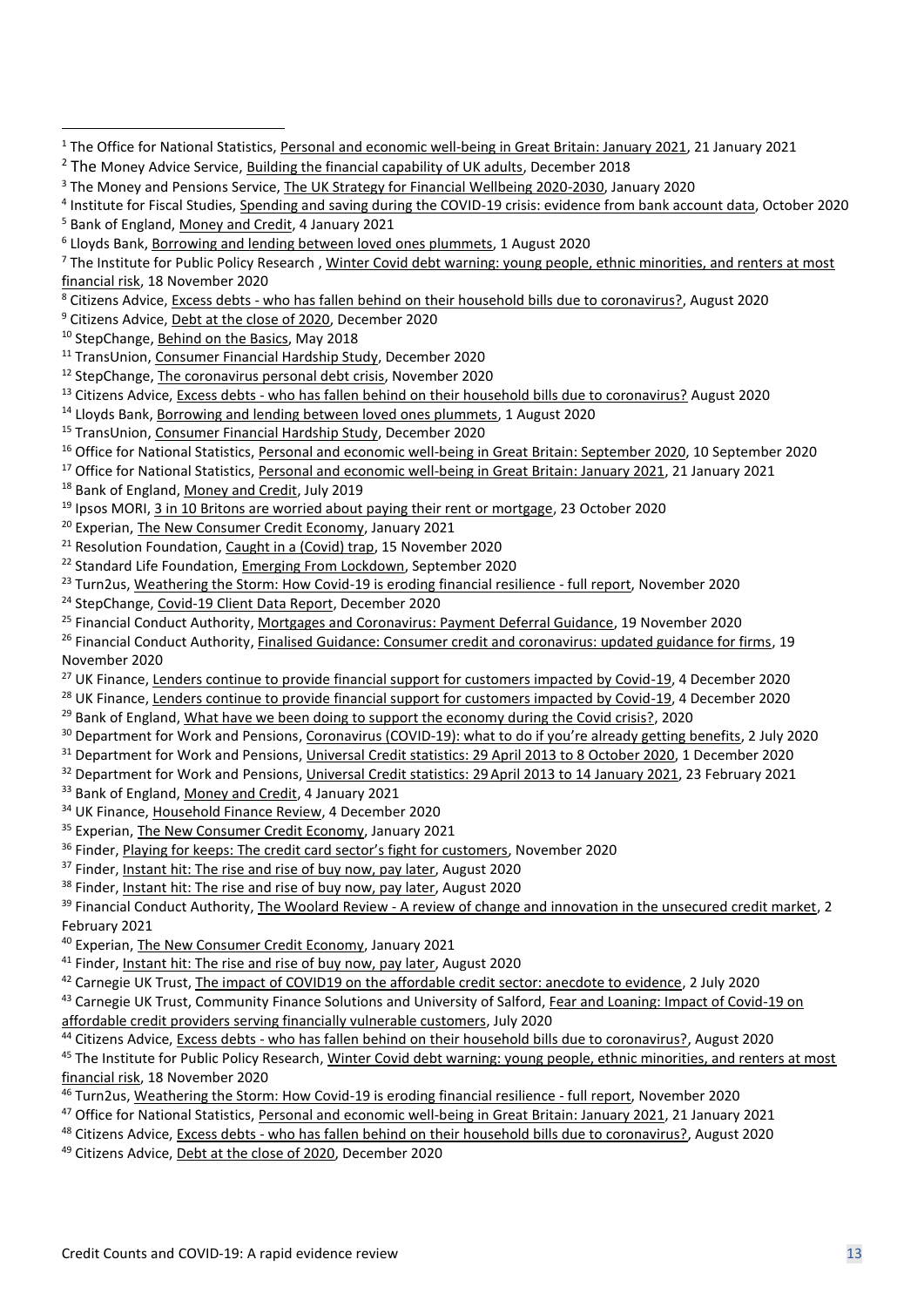50 The Institute for Public Policy Research, [Ethnic minorities most at risk from debt as economic crisis creates Covid-](https://www.ippr.org/news-and-media/press-releases/ethnic-minorities-most-at-risk-from-debt-as-economic-crisis-creates-covid-19-double-whammy-finds-ippr)19 'double [whammy', finds IPPR](https://www.ippr.org/news-and-media/press-releases/ethnic-minorities-most-at-risk-from-debt-as-economic-crisis-creates-covid-19-double-whammy-finds-ippr), 24 September 2020

<sup>51</sup> Royal Society for Arts, Manufactures and Commerce[, All Clapped Out? Key Workers: Living Through Lockdown,](https://www.thersa.org/globalassets/reports/2020/rsa-briefing-all-clapped-out.pdf) 31 August 2020

<sup>52</sup> YouGov, [Pandemic particularly impacts personal finances of Brits from BAME backgrounds,](https://yougov.co.uk/topics/economy/articles-reports/2020/11/09/pandemic-particularly-impacts-personal-finances-br) 10 November 2020

53 Standard Life Foundation[, Bearing the brunt: The impact of the crisis on families with children,](https://www.aberdeenstandard.com/docs?editionId=d1d29721-a5fd-48d6-811e-a755e572fce2) March 2021

<sup>54</sup> Citizens Advice, Excess debts - [who has fallen behind on their household bills due to coronavirus?,](https://www.citizensadvice.org.uk/Global/CitizensAdvice/Debt%20and%20Money%20Publications/Excess%20Debts_who%20has%20fallen%20behind%20on%20their%20household%20bills%20due%20to%20coronavirus%20plus%20methodology).pdf) August 2020

55 Citizens Advice, [Debt at the close of 2020,](https://www.citizensadvice.org.uk/Global/CitizensAdvice/Debt%20and%20Money%20Publications/2020%20debts%20report.pdf) December 2020

<sup>56</sup> Office for National Statistics[, Personal and economic well-being in Great Britain: September 2020,](https://www.ons.gov.uk/peoplepopulationandcommunity/wellbeing/bulletins/personalandeconomicwellbeingintheuk/september2020) 10 September 2020

<sup>57</sup> Resolution Foundation[, Coping with housing costs, six months on,](https://www.resolutionfoundation.org/publications/coping-with-housing-costs-six-months-on/) 30 October 2020

<sup>58</sup> Citizens Advice, [New year, same arrears: How the pandemic is leaving private renters with unmanageable debt,](https://www.citizensadvice.org.uk/Global/CitizensAdvice/Housing%20Publications/New%20year,%20same%20arrears.pdf) 5 January 2021

<sup>59</sup> The Institute for Public Policy Research, Winter Covid debt warning: young people, ethnic minorities, and renters at most [financial risk,](https://www.ippr.org/news-and-media/press-releases/winter-covid-debt-warning-young-people-ethnic-minorities-and-renters-at-most-financial-risk) 18 November 2020

<sup>60</sup> Citizens Advice, [Debt at the close of 2020,](https://www.citizensadvice.org.uk/Global/CitizensAdvice/Debt%20and%20Money%20Publications/2020%20debts%20report.pdf) December 2020

<sup>61</sup> Joseph Rowntree Foundation[, Briefing: Struggling renters need a lifeline this winter,](https://www.jrf.org.uk/report/struggling-renters-need-lifeline-winter) 16 November 2020

<sup>62</sup> Resolution Foundation[, Coping with housing costs, six months on,](https://www.resolutionfoundation.org/publications/coping-with-housing-costs-six-months-on/) 30 October 2020

<sup>63</sup> BBC News, [Renters: Eviction bans in England and Wales are extended,](https://www.bbc.co.uk/news/business-55586081#:~:text=Renter%20support,from%20three%20to%20six%20months) 8 January 2021

<sup>64</sup> FTAdviser, Evictions ban [extended but concerns remain,](https://www.ftadviser.com/mortgages/2021/01/08/warning-sounded-on-rent-arrears-after-lockdown/) 8 January 2021

<sup>65</sup> Welsh Government, [Apply for a loan to help pay your rent arrears due to coronavirus,](https://gov.wales/apply-loan-help-pay-your-rent-arrears-due-coronavirus) 7 October 2020

<sup>66</sup> Scottish Government, [Coronavirus \(COVID-19\): guidance for private landlords and letting agents,](https://www.gov.scot/publications/coronavirus-covid-19-landlord-and-letting-agent-faqs/) 22 January 2021

<sup>67</sup> FTAdviser, [Evictions ban extended but concerns remain,](https://www.ftadviser.com/mortgages/2021/01/08/warning-sounded-on-rent-arrears-after-lockdown/) 8 January 2021

<sup>68</sup> Citizens Advice, Excess debts - [who has fallen behind on their household bills due to coronavirus?,](https://www.citizensadvice.org.uk/Global/CitizensAdvice/Debt%20and%20Money%20Publications/Excess%20Debts_who%20has%20fallen%20behind%20on%20their%20household%20bills%20due%20to%20coronavirus%20plus%20methodology).pdf) August 2020

<sup>69</sup> Citizens Advice, [Debt at the close of 2020,](https://www.citizensadvice.org.uk/Global/CitizensAdvice/Debt%20and%20Money%20Publications/2020%20debts%20report.pdf) December 2020

<sup>70</sup> Turn2us[, Weathering the Storm: How Covid-19 is eroding financial resilience -](https://www.turn2us.org.uk/T2UWebsite/media/Documents/Communications%20documents/Weathering-the-storm-How-Covid-19-is-eroding-financial-resilience-Full-Report-Final.pdf) full report, November 2020

<sup>71</sup> Lloyds Bank, [Borrowing and lending between loved ones plummets,](https://www.lloydsbankinggroup.com/media/press-releases/2020/lloyds-bank/borrowing-and-lending-between-loved-ones-plummets.html) 1 August 2020

<sup>72</sup> Bank of England[, How has Covid-19 affected the finances of UK households?,](https://www.bankofengland.co.uk/bank-overground/2020/how-has-covid-19-affected-the-finances-of-uk-households) 25 August 2020

<sup>73</sup> Resolution Foundation[, Jobs, jobs, jobs,](https://www.resolutionfoundation.org/publications/jobs-jobs-jobs/) 27 October 2020

<sup>74</sup> Citizens Advice, [Life on less than zero,](https://www.citizensadvice.org.uk/about-us/policy/policy-research-topics/debt-and-money-policy-research/life-on-less-than-zero/) 13 October 2020

<sup>75</sup> Office for National Statistics[, Personal and economic well-being in Great](https://www.ons.gov.uk/peoplepopulationandcommunity/wellbeing/bulletins/personalandeconomicwellbeingintheuk/january2021) Britain: January 2021, 21 January 2021

<sup>76</sup> Citizens Advice, Excess debts - [who has fallen behind on their household bills due to coronavirus?,](https://www.citizensadvice.org.uk/Global/CitizensAdvice/Debt%20and%20Money%20Publications/Excess%20Debts_who%20has%20fallen%20behind%20on%20their%20household%20bills%20due%20to%20coronavirus%20plus%20methodology).pdf) August 2020

<sup>77</sup> Royal Society for Arts, Manufactures and Commerce[, All Clapped Out? Key Workers: Living Through Lockdown,](https://www.thersa.org/globalassets/reports/2020/rsa-briefing-all-clapped-out.pdf) 31 August 2020

<sup>78</sup> Turn2us[, Weathering the Storm: How Covid-19 is eroding financial resilience -](https://www.turn2us.org.uk/T2UWebsite/media/Documents/Communications%20documents/Weathering-the-storm-How-Covid-19-is-eroding-financial-resilience-Full-Report-Final.pdf) full report, November 2020

<sup>79</sup> Citizens Advice, [Life on less than zero,](https://www.citizensadvice.org.uk/about-us/policy/policy-research-topics/debt-and-money-policy-research/life-on-less-than-zero/) 13 October 2020

80 Institute for Employment Studies and Standard Life Foundation, [The impact of COVID-19 on low](https://www.aberdeenstandard.com/docs?editionId=d8ccb8db-be5a-43e3-88da-b7e2025c9b9e) income households, October 2020

81 Resolution Foundation[, The Living Standards Outlook 2021,](https://www.resolutionfoundation.org/publications/the-living-standards-outlook-2021/) 18 January 2021

 $82$  BBC News, '[Budget 2021: Sunak announces extension to universal credit £20 top up](https://www.bbc.co.uk/news/uk-politics-56268229)', 8 March 2021

83 Resolution Foundation, Rainy days: An audit of household wealth and the initial effects of the coronavirus crisis on saving [and spending in Great Britain.,](https://www.resolutionfoundation.org/publications/rainy-days/) 22 June 2020

84 Resolution Foundation[, Caught in a \(Covid\) trap,](https://www.resolutionfoundation.org/publications/caught-in-a-covid-trap/) 15 November 2020

85 Office for National Statistics[, Personal and economic well-being in Great Britain: September 2020,](https://www.ons.gov.uk/peoplepopulationandcommunity/wellbeing/bulletins/personalandeconomicwellbeingintheuk/september2020) 10 September 2020

86 Bank of England[, Money and Credit,](https://www.bankofengland.co.uk/news/?NewsTypes=571948d14c6943f7b5b7748ad80bef29&Taxonomies=65c741d9573d48c09359a3c48020fe76&InfiniteScrolling=False&Direction=Latest) 4 January 2021

87 UK Finance[, Household Finance Review,](https://www.ukfinance.org.uk/data-and-research/data/household-finance/household-finance-review) 4 December 2020

88 Resolution Foundation, Rainy days: An audit of household wealth and the initial effects of the coronavirus crisis on saving [and spending in Great Britain.,](https://www.resolutionfoundation.org/publications/rainy-days/) 22 June 2020

89 Turn2us[, Weathering the Storm: How Covid-19 is eroding financial resilience -](https://www.turn2us.org.uk/T2UWebsite/media/Documents/Communications%20documents/Weathering-the-storm-How-Covid-19-is-eroding-financial-resilience-Full-Report-Final.pdf) full report, November 2020

<sup>90</sup> Finder, [Instant hit: The rise and rise of buy now, pay later,](https://dvh1deh6tagwk.cloudfront.net/finder-us/wp-uploads/sites/3/2019/10/instant_hit_buy_now_pay_later.pdf) August 2020

 $91$  Carnegie UK Trust, Community Finance Solutions and University of Salford, Fear and Loaning: Impact of Covid-19 on [affordable credit providers serving financially vulnerable customers,](https://d1ssu070pg2v9i.cloudfront.net/pex/carnegie_uk_trust/2020/08/17120904/Fear-and-Loaning-Impact-of-Covid-19.pdf) July 2020

92 Standard Life Foundation[, How effective are the coronavirus safety nets?,](https://www.standardlifefoundation.org.uk/en/media-centre/media-centre-news-article/how-effective-are-the-coronavirus-safety-nets) 25 June 2020

 $93$  Standard Life Foundation[, Bearing the brunt: The impact of the crisis on families with children,](https://www.aberdeenstandard.com/docs?editionId=d1d29721-a5fd-48d6-811e-a755e572fce2) March 2021

94 Resolution Foundation, Rainy days: An audit of household wealth and the initial effects of the coronavirus crisis on saving [and spending in Great Britain.,](https://www.resolutionfoundation.org/publications/rainy-days/) 22 June 2020

 $95$  Resolution Foundation[, Caught in a \(Covid\) trap,](https://www.resolutionfoundation.org/publications/caught-in-a-covid-trap/) 15 November 2020